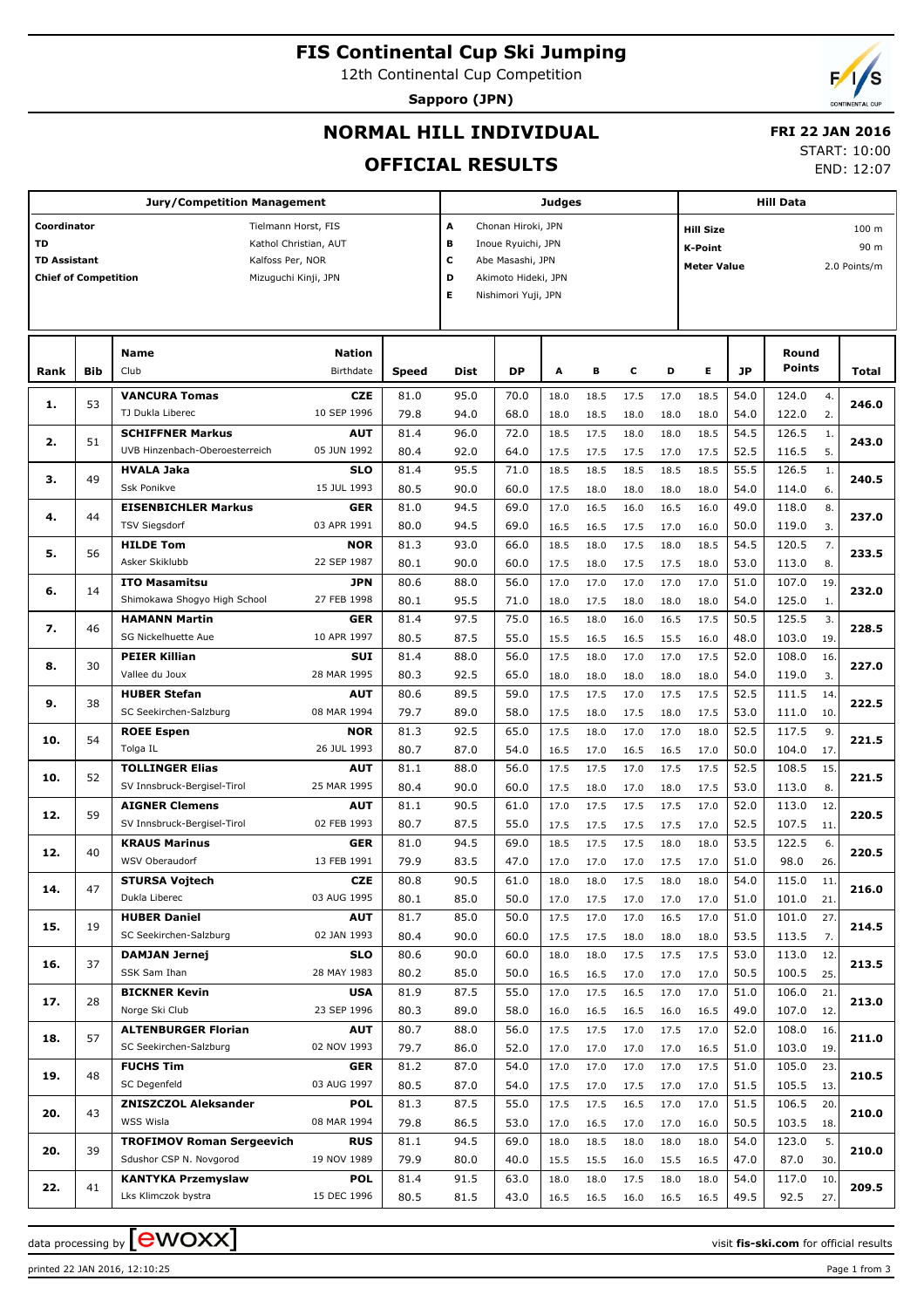### **FIS Continental Cup Ski Jumping**

12th Continental Cup Competition

**Sapporo (JPN)**



### **NORMAL HILL INDIVIDUAL**

#### **FRI 22 JAN 2016** START: 10:00

### **OFFICIAL RESULTS**

END: 12:07 **Bib Name** Club Birthdate **Nation Rank Speed Dist DP A B C D E JP Total Round Points HOSODA Shotaro** Hokusho University Ski Club **JPN** 02 DEC 1991 10 81.3 86.0 52.0 17.5 17.0 17.0 17.0 17.5 51.5 103.5 80.2 87.0 54.0 17.5 17.0 17.0 17.0 17.5 51.5 105.5 13. 24. **23. 209.0 NAKAMURA Naoki** Tokai Univ. **JPN** 19 SEP 1996 13 81.4 87.5 55.0 17.5 17.5 17.5 17.5 17.5 52.5 107.5 80.4 85.0 50.0 17.0 17.0 17.5 17.0 17.0 51.0 101.0 21. 18. **24. 208.5 SUZUKI Sho** japan at home **JPN** 20 APR 1990 32 80.7 86.0 52.0 17.0 17.0 17.0 17.0 17.0 51.0 103.0 79.8 87.0 54.0 17.0 17.0 17.0 16.5 17.0 51.0 105.0 15. 25. **25. 208.0 SCHULER Andreas** Einsiedeln **SUI** 30 DEC 1995 42 80.9 87.5 55.0 17.0 17.0 17.0 17.0 17.0 51.0 106.0 80.2 86.5 53.0 16.0 16.0 16.0 16.0 16.5 48.0 101.0 21. 21. **26. 207.0 BRESADOLA Davide** C.S. ESERCITO **ITA** 10 SEP 1988 26 81.4 84.5 49.0 17.0 17.0 17.0 17.0 16.5 51.0 100.0 80.4 87.0 54.0 17.0 17.0 17.0 17.0 17.0 51.0 105.0 15. 28. **27. 205.0 GEIGER Karl** SC 1906 Oberstdorf **GER** 11 FEB 1993 61 81.3 84.0 48.0 17.5 17.5 16.5 17.5 17.0 52.0 100.0 80.7 85.0 50.0 16.5 17.0 17.0 17.0 17.0 51.0 101.0 21. 28. **28. 201.0 PASCHKE Pius** WSV Kiefersfelden **GER** 20 MAY 1990 58 80.6 84.0 48.0 17.0 17.0 16.5 17.0 17.0 51.0 99.0 80.2 81.0 42.0 16.5 16.5 16.5 16.5 16.5 49.5 91.5 28. 30. **29. 190.5 SAITO Shota** Tokyo Biso Group Ski Team **JPN** 15 APR 1994 12 81.3 85.5 51.0 17.0 17.0 17.0 17.0 17.0 51.0 102.0 80.3 79.5 39.0 17.0 16.5 16.5 16.5 16.5 49.5 88.5 29. 26. **29. 190.5**

|     |    | Not qualified for final round                                |                           |      |      |      |      |      |      |      |      |      |      |
|-----|----|--------------------------------------------------------------|---------------------------|------|------|------|------|------|------|------|------|------|------|
| 31. | 27 | <b>KARTA Samet</b>                                           | <b>TUR</b><br>09 SEP 1993 | 81.2 | 84.0 | 48.0 | 17.0 | 16.5 | 17.0 | 16.5 | 16.5 | 50.0 | 98.0 |
| 32. | 11 | <b>IWASA Yuken</b><br>Sapporo Nihon Univ. High School        | <b>JPN</b><br>02 JUL 1999 | 81.2 | 82.5 | 45.0 | 17.0 | 17.0 | 17.0 | 17.0 | 17.0 | 51.0 | 96.0 |
| 33. | 15 | <b>MABUCHI Minato</b><br>Akita Xerox                         | <b>JPN</b><br>28 JUN 1992 | 80.8 | 82.5 | 45.0 | 17.0 | 16.5 | 16.5 | 16.5 | 17.0 | 50.0 | 95.0 |
| 34. | 20 | <b>SATO Yukiya</b><br>Megmilk Snow Brand Ski Team            | <b>JPN</b><br>19 JUN 1995 | 80.5 | 82.5 | 45.0 | 16.5 | 16.5 | 16.5 | 16.5 | 16.5 | 49.5 | 94.5 |
| 35. | 34 | <b>OJALA Juho</b><br>Kuusamon erae-veikot                    | <b>FIN</b><br>17 MAR 1995 | 80.5 | 82.0 | 44.0 | 17.0 | 16.5 | 16.5 | 17.0 | 16.5 | 50.0 | 94.0 |
| 36. | 45 | <b>VELTA Rune</b><br>Lommedalen IL                           | <b>NOR</b><br>19 JUL 1989 | 80.9 | 81.0 | 42.0 | 17.0 | 17.0 | 16.5 | 17.0 | 16.5 | 50.5 | 92.5 |
| 36. | 33 | <b>AALTO Antti</b><br>Kiteen Urheilijat                      | <b>FIN</b><br>02 APR 1995 | 81.4 | 81.5 | 43.0 | 16.5 | 16.5 | 16.0 | 16.5 | 16.5 | 49.5 | 92.5 |
| 38. | 60 | <b>GRANERUD Halvor Egner</b><br>Asker Skiklubb               | <b>NOR</b><br>29 MAY 1996 | 80.6 | 81.0 | 42.0 | 16.5 | 17.0 | 16.5 | 17.0 | 16.5 | 50.0 | 92.0 |
| 39. | 29 | <b>KOREK Dusty</b><br>Altius Nordic ski club                 | <b>CAN</b><br>19 APR 1995 | 81.2 | 81.0 | 42.0 | 17.5 | 16.5 | 16.5 | 16.0 | 16.5 | 49.5 | 91.5 |
| 39. | 24 | <b>PODZORSKI Lukasz</b><br>WSS Wisla                         | POL<br>25 JAN 1996        | 81.0 | 81.0 | 42.0 | 16.5 | 16.5 | 16.5 | 16.5 | 16.5 | 49.5 | 91.5 |
| 41. | 55 | <b>NAGLIC Tomaz</b><br>SSK Alpina Ziri                       | <b>SLO</b><br>18 JUL 1989 | 80.8 | 80.5 | 41.0 | 17.0 | 17.0 | 16.5 | 16.5 | 16.5 | 50.0 | 91.0 |
| 42. | 36 | <b>MAKSIMOCHKIN Mikhail</b><br>Sdushor CSP N. Novgorod Dinam | <b>RUS</b><br>29 AUG 1993 | 80.7 | 80.0 | 40.0 | 17.0 | 17.0 | 16.5 | 16.5 | 16.5 | 50.0 | 90.0 |
| 43. | 35 | <b>DELLASEGA Roberto</b><br>GRUPPO SCIATORI FIAMME GIAL      | <b>ITA</b><br>15 JUN 1990 | 81.0 | 80.0 | 40.0 | 16.5 | 17.0 | 16.5 | 16.5 | 16.5 | 49.5 | 89.5 |
| 44. | 18 | <b>SEMENIC Anze</b><br><b>NSK TRZIC FMG</b>                  | <b>SLO</b><br>01 AUG 1993 | 81.9 | 79.5 | 39.0 | 16.5 | 16.5 | 16.5 | 16.5 | 16.0 | 49.5 | 88.5 |
| 45. | 62 | <b>BARTOL Tilen</b><br>SSK Sam Ihan                          | <b>SLO</b><br>17 APR 1997 | 81.2 | 81.0 | 42.0 | 15.0 | 15.0 | 15.0 | 15.0 | 15.5 | 45.0 | 87.0 |
| 46. | 31 | <b>RUDA Adam</b><br>ZTS Zakucie Zagorz                       | <b>POL</b><br>18 NOV 1995 | 81.1 | 78.0 | 36.0 | 16.5 | 16.5 | 16.5 | 16.5 | 16.5 | 49.5 | 85.5 |
| 46. | 25 | <b>JARZABEK Dawid</b><br>TS Wisla Zakopane                   | <b>POL</b><br>03 MAR 1999 | 81.4 | 78.0 | 36.0 | 16.5 | 17.0 | 16.5 | 16.5 | 16.5 | 49.5 | 85.5 |

data processing by  $\boxed{\text{ewOX}}$ 

printed 22 JAN 2016, 12:10:25 Page 2 from 3